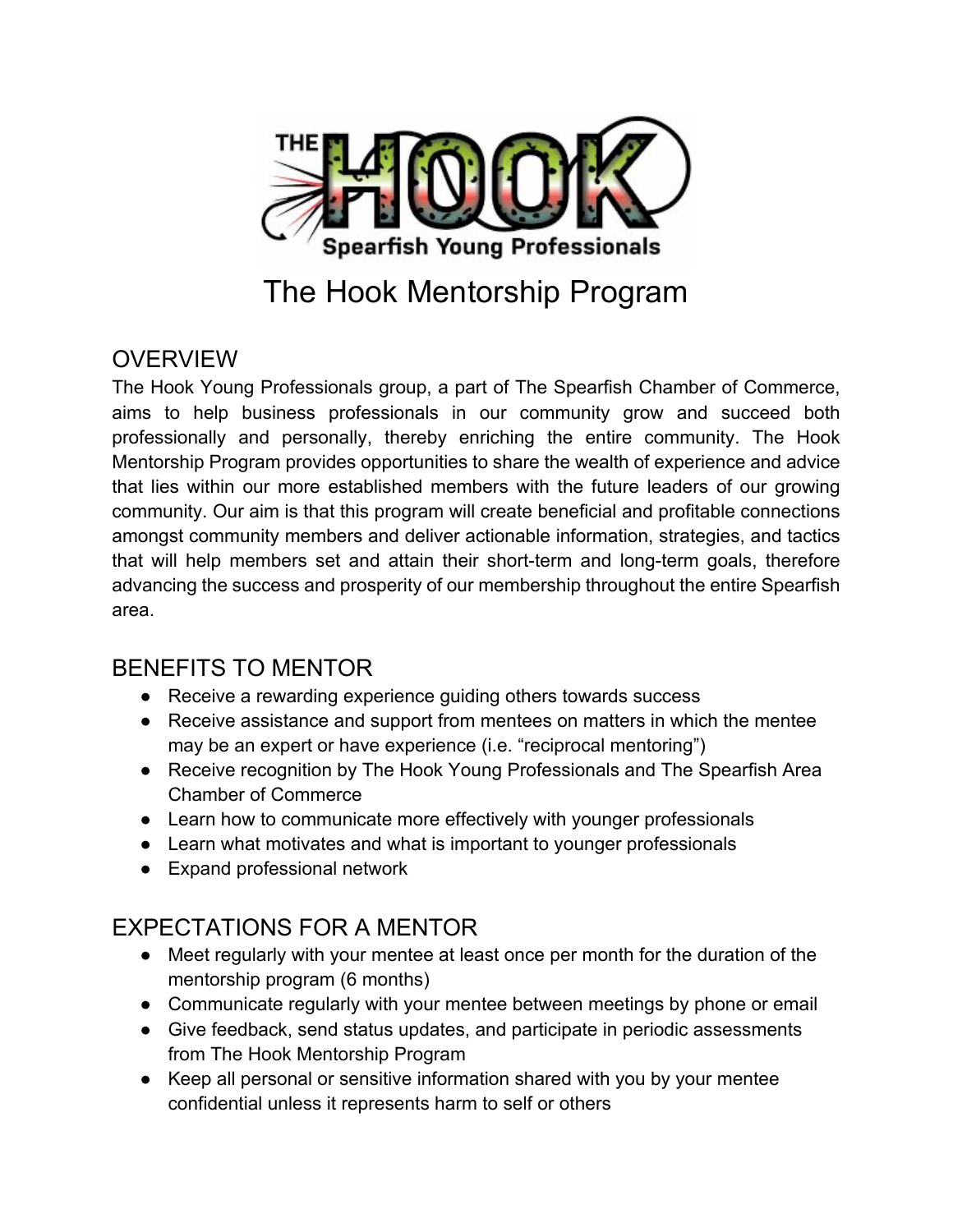- Maintain a professional, ethical, and responsible relationship with your mentee
- Attempt to resolve any conflict with your mentee directly. If it cannot be resolved in this manner, you must communicate the issue with The Spearfish Area Chamber of Commerce Executive Director.

## MENTOR QUALIFICATIONS

- Be a current Spearfish Area Chamber of Commerce member
- Have a minimum of 10 years work experience
- Submit a complete The Hook Mentorship Program Mentor Application

# BENEFITS TO THE MENTEE

- Receive assistance from an experienced professional in setting and achieving personal and professional development goals
- Receive personal guidance, knowledge, skills, perspective, and encouragement
- Receive recognition by The Hook Young Professionals and The Spearfish Area Chamber of Commerce
- Improve communication skills and on-the-job performance
- Learn what motivates and what is important to experienced professionals
- Expand professional network

# EXPECTATIONS FOR A MENTEE

- Meet regularly with your mentor at least once per month for the duration of the mentorship program (6 months)
- Communicate regularly with your mentor between meetings by phone or email
- Give feedback, send status updates, and participate in periodic assessments from The Hook Mentorship Program
- Keep all personal or sensitive information shared with you by your mentor confidential unless it represents harm to self or others
- Maintain a professional, ethical, and responsible relationship with your mentor
- Attempt to resolve any conflict with your mentor directly. If it cannot be resolved in this manner, you must communicate the issue with The Spearfish Area Chamber of Commerce Executive Director.

## MENTEE QUALIFICATIONS

- Be a current Spearfish Area Chamber of Commerce member
- Have a minimum of 1-year full-time work experience with a Spearfish Area Chamber of Commerce member organization
- Submit a complete The Hook Mentorship Program Mentee Application